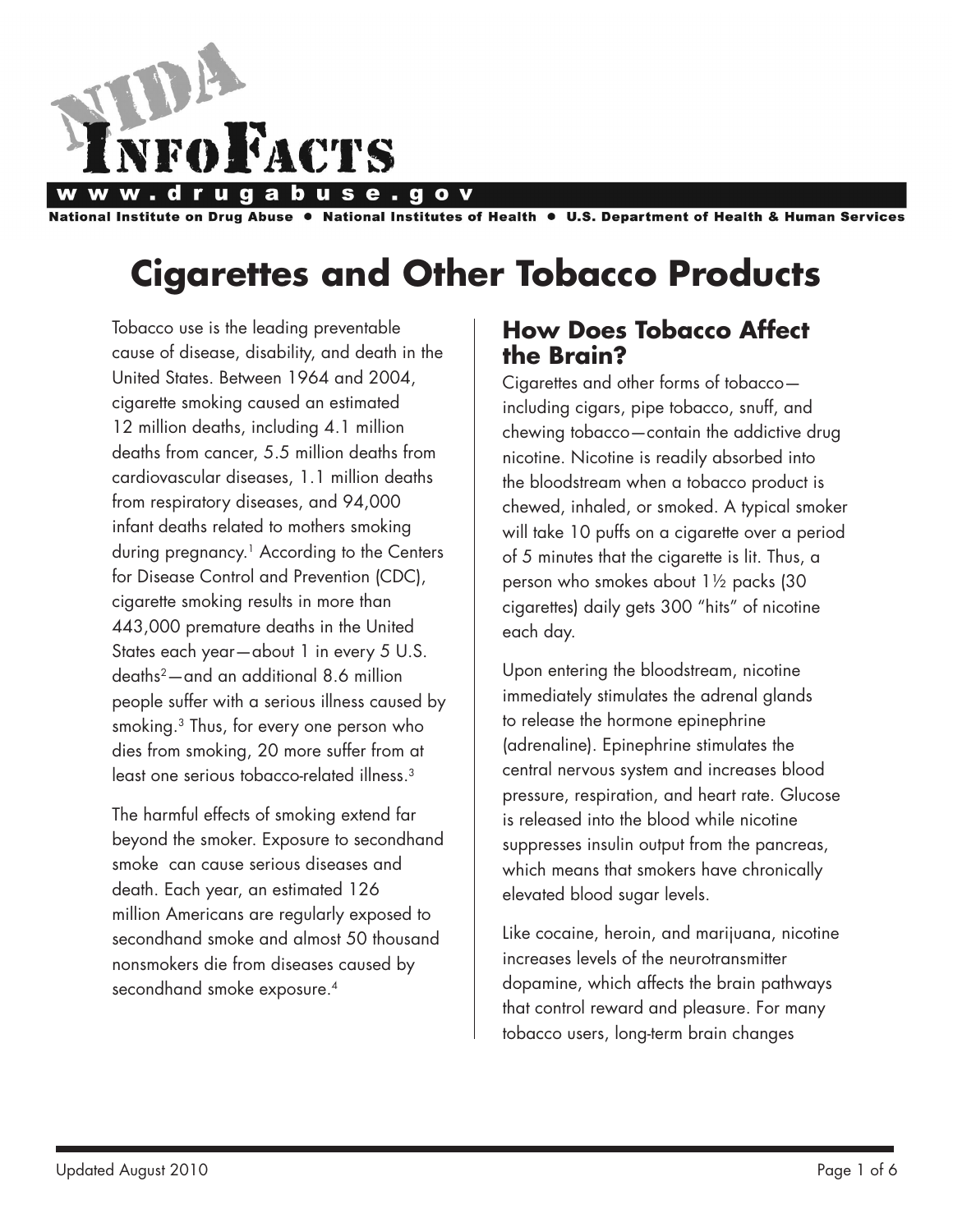

stitutes of Health ● U.S. Department of Health & Human Services

induced by continued nicotine exposure result in addiction—a condition of compulsive drug seeking and use, even in the face of negative consequences. Studies suggest that additional compounds in tobacco smoke, such as acetaldehyde, may enhance nicotine's effects on the brain.<sup>5</sup> A number of studies indicate that adolescents are especially vulnerable to these effects and may be more likely than adults to develop an addiction to tobacco.

When an addicted user tries to quit, he or she experiences withdrawal symptoms including irritability, attention difficulties, sleep disturbances, increased appetite, and powerful cravings for tobacco. Treatments can help smokers manage these symptoms and improve the likelihood of successfully quitting.

## **What Other Adverse Effects Does Tobacco Have on Health?**

Cigarette smoking accounts for about one-third of all cancers, including 90 percent of lung cancer cases. Smokeless tobacco (such as chewing tobacco and snuff) also increases the risk of cancer, especially oral cancers. In addition to cancer, smoking causes lung diseases such as chronic bronchitis and emphysema, and increases the risk of heart disease, including

stroke, heart attack, vascular disease, and aneurysm. Smoking has also been linked to leukemia, cataracts, and pneumonia.1,2 On average, adults who smoke die 14 years earlier than nonsmokers.<sup>2</sup>

Although nicotine is addictive and can be toxic if ingested in high doses, it does not cause cancer—other chemicals are responsible for most of the severe health consequences of tobacco use. Tobacco smoke is a complex mixture of chemicals such as carbon monoxide, tar, formaldehyde, cyanide, and ammonia many of which are known carcinogens. Carbon monoxide increases the chance of cardiovascular diseases. Tar exposes the user to an increased risk of lung cancer, emphysema, and bronchial disorders.

Pregnant women who smoke cigarettes run an increased risk of miscarriage, stillborn or premature infants, or infants with low birthweight.2 Maternal smoking may also be associated with learning and behavioral problems in children. Smoking more than one pack of cigarettes per day during pregnancy nearly doubles the risk that the affected child will become addicted to tobacco if that child starts smoking.<sup>6</sup>

While we often think of medical consequences that result from direct use of tobacco products, passive or secondary smoke also increases the risk for many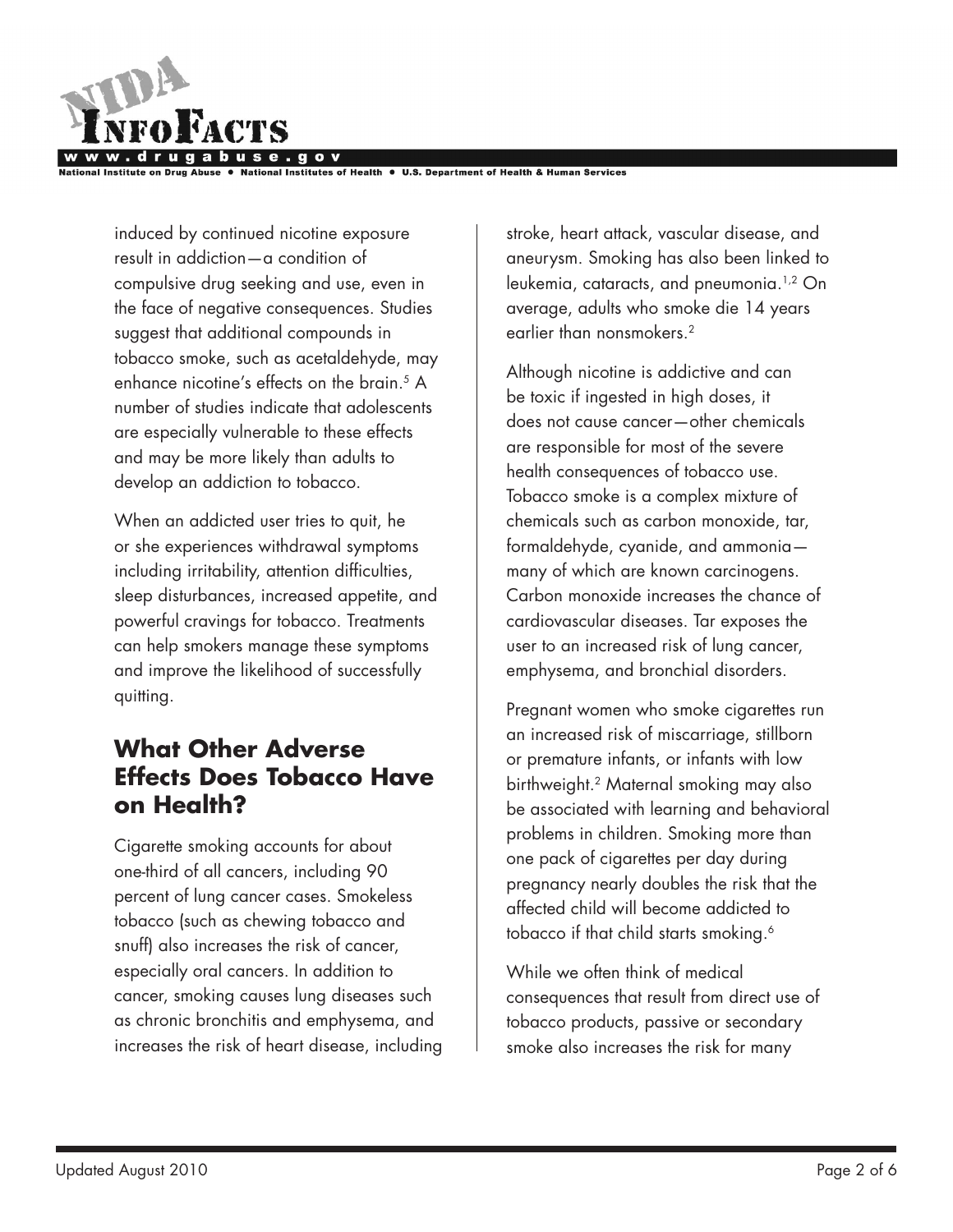

National Institutes of Health . U.S. Department of Health & Human Services

diseases. Secondhand smoke, also known as environmental tobacco smoke, consists of exhaled smoke and smoke given off by the burning end of tobacco products. Nonsmokers exposed to secondhand smoke at home or work increase their risk of developing heart disease by 25 to 30 percent<sup>7</sup> and lung cancer by 20 to 30 percent.<sup>2</sup> In addition, secondhand smoke causes respiratory problems, such as coughing, overproduction of phlegm, and reduced lung function and respiratory infections, including pneumonia and bronchitis, in both adults and children. In fact, each year about 150,000 – 300,000 children younger than 18 months old experience respiratory tract infections caused by secondhand smoke.4 Children exposed to secondhand smoking are at an increased risk for sudden infant death syndrome, ear problems, and severe asthma. Furthermore, children who grow up with parents who smoke are more likely to become smokers, thus placing themselves (and their future families) at risk for the same health problems as their parents when they become adults.

Although quitting can be difficult, the health benefits of smoking cessation are immediate and substantial—including reduced risk for cancers, heart disease, and stroke. A 35-year-old man who quits smoking will, on average, increase his life expectancy by 5 years.<sup>8</sup>

## **Are There Effective Treatments for Tobacco Addiction?**

Tobacco addiction is a chronic disease that often requires multiple attempts to quit. Although some smokers are able to quit without help, many others need assistance. Generally, rates of relapse for smoking cessation are highest in the first few weeks and months and diminish considerably after about 3 months. Both behavioral interventions (counseling) and medication can help smokers quit; but the combination of medication with counseling is more effective than either alone.

#### *Behavioral Treatments*

Behavioral treatments employ a variety of methods to assist smokers in quitting, ranging from self-help materials to individual counseling. These interventions teach individuals to recognize high-risk situations and develop coping strategies to deal with them. The U.S. Department of Health and Human Services' (HHS) national toll-free quitline, 800-QUIT-NOW, is an access point for any smoker seeking information and assistance in quitting.

#### *Nicotine Replacement Treatments*

Nicotine replacement therapies (NRTs), such as nicotine gum and the nicotine patch, were the first pharmacological treatments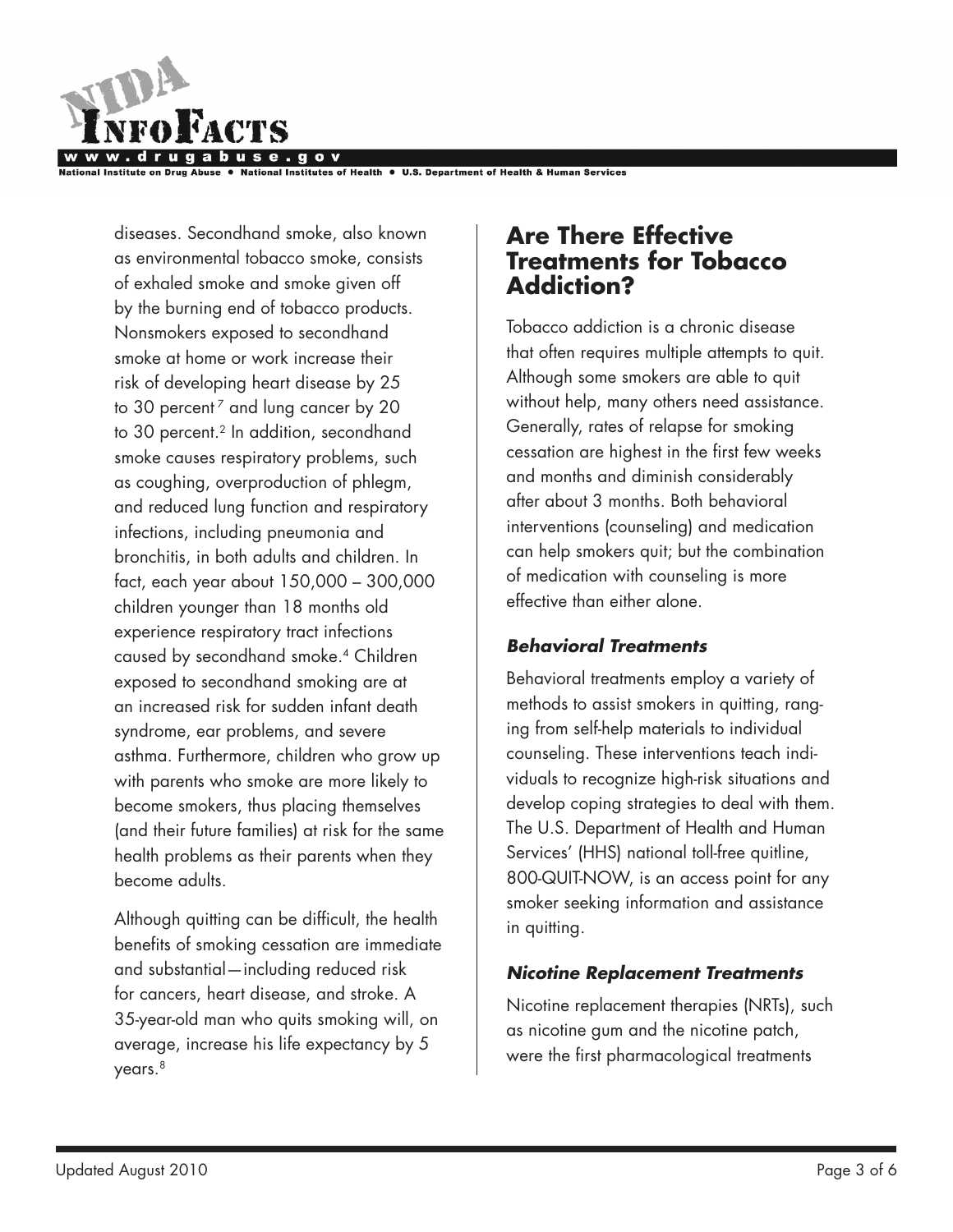

National Institutes of Health . U.S. Department of Health & Human Services

approved by the Food and Drug Administration (FDA) for use in smoking cessation therapy. NRTs deliver a controlled dose of nicotine to a smoker in order to relieve withdrawal symptoms during the smoking cessation process. They are most successful when used in combination with behavioral treatments. Current FDA-approved NRT products include nicotine chewing gum, the nicotine transdermal patch, nasal sprays, inhalers, and lozenges.

#### *Other Medications*

Bupropion and varenicline are two FDA-approved non-nicotine medications that effectively increase rates of long-term abstinence from smoking. Bupropion, a medication that goes by the trade name Zyban, was approved by the FDA in 1997 for use in smoking cessation. Varenicline tartrate (trade name: Chantix) targets nicotine receptors in the brain, easing withdrawal symptoms and blocking the effects of nicotine if people resume smoking.

#### *Current Treatment Research*

Scientists are currently pursuing many other avenues of research to develop new smoking cessation therapies. One promising intervention is a vaccine called NicVax that works by targeting nicotine in the bloodstream, blocking its access to the brain and thereby preventing its reinforcing effects.

Preliminary trials of this vaccine have yielded promising results, with vaccinated smokers achieving higher quit rates and longer term abstinence compared to smokers given placebo. NicVax is now being evaluated in Phase III clinical trials; successful completion will bring NicVax closer to final approval by the FDA.

## **How Widespread Is Tobacco Use?**

#### *Monitoring the Future Survey†*

Current smoking rates among 8th- and 12th-grade students reached an all-time low in 2009. According to the Monitoring the Future survey, 6.5 percent of 8th-graders and 20.1 percent of 12th-graders reported they had used cigarettes in the past month. Current smoking also decreased among 10th-graders, to about 13 percent in 2009. Although unacceptably high numbers of youth continue to smoke, these numbers represent a significant decrease from peak smoking rates (21 percent in 8th-graders, 30 percent in 10th-graders, and 36 percent in 12th-graders) that were reached in the late 1990s.

The decrease in smoking rates among young Americans corresponds to several years in which increased proportions of teens said they believed there was a "great" health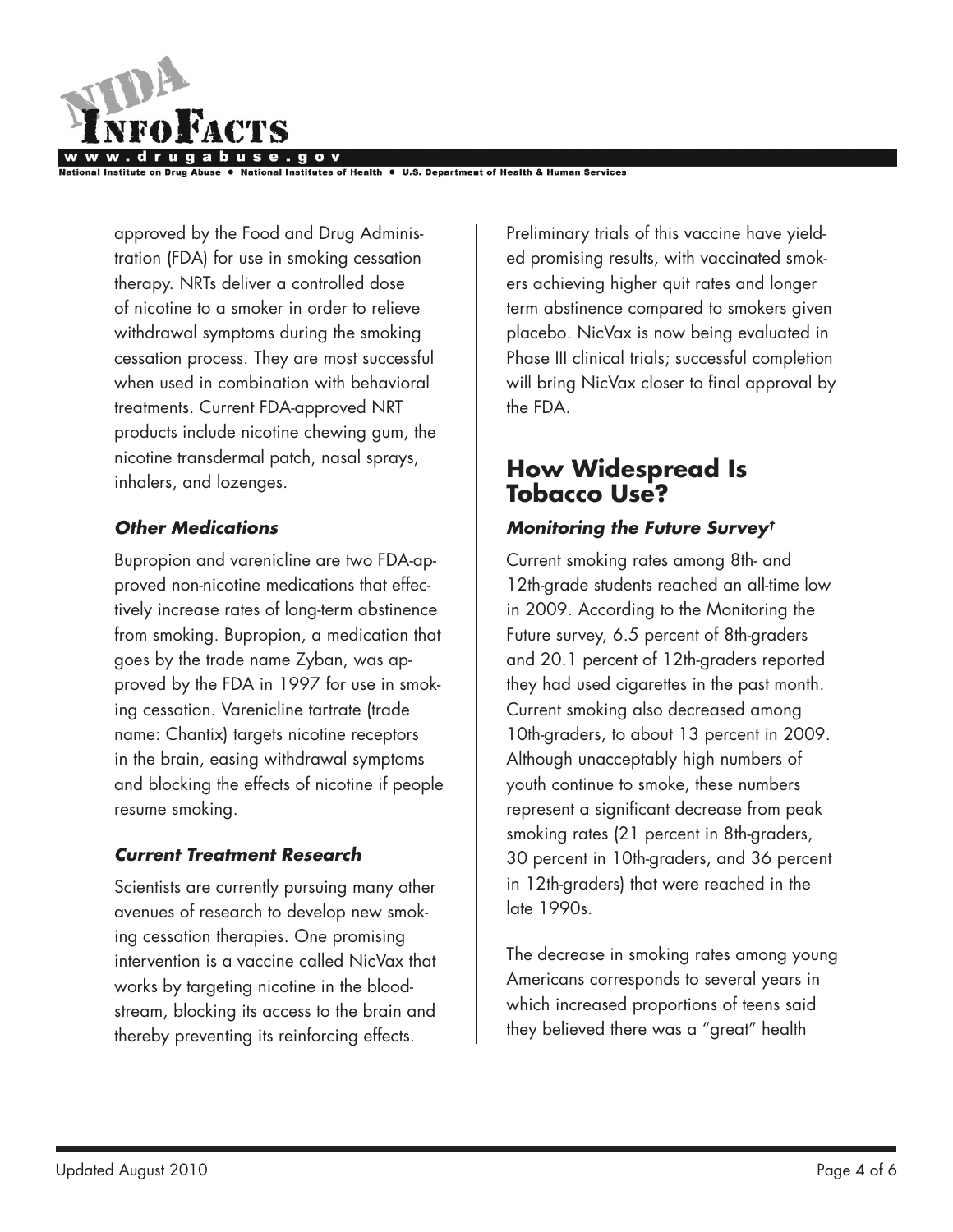

National Institute on Drug Abuse ● National Institutes of Health ● U.S. Department of Health & Human Services

risk associated with cigarette smoking and expressed disapproval of smoking one or more packs of cigarettes per day. Students' personal disapproval of smoking has risen for some years; for example, the percentage of 12th-graders reporting disapproval of smoking one or more packs of cigarettes per day increased from 68.8 percent in 1998 to 81.8 percent in 2009. During the same period, the percentage of 8th-graders who said it was "very easy" or "fairly easy" to obtain cigarettes declined from 73.6 percent in 1998 to 55.3 percent in 2009.

Current use of smokeless tobacco remained steady among 8th-graders and 12th-graders in 2009 (3.7 percent and 8.4 percent, respectively); however, current smokeless tobacco use among 10th-grade students increased significantly from 5.0 percent in 2008 to 6.5 percent in 2009.

#### *National Survey on Drug Use and Health (NSDUH)††*

In 2008, 28.4 percent of the U.S. population age 12 and older (approximately 70.9 million people) used a tobacco product at least once in the month prior to being interviewed. This figure includes 2.8 million young people aged 12 to 17 (11.4 percent of this age group). In addition, almost 60 million Americans (23.9 percent of the population) were current cigarette smokers; 13.1 million smoked cigars; almost 8.7 million used smokeless tobacco; and nearly 1.9 million smoked tobacco in pipes.

# **Other Information Sources**

For additional information on tobacco abuse and addiction, please visit **www. smoking.drugabuse.gov.** For more information on how to quit smoking, please visit **www.smokefree.gov.**

#### *Data Sources*

† These data are from the 2009 Monitoring the Future survey, funded by the National Institute on Drug Abuse, National Institutes of Health, Department of Health and Human Services, and conducted annually by the University of Michigan's Institute for Social Research. The survey has tracked 12th-graders' illicit drug use and related attitudes since 1975; in 1991, 8th- and 10th-graders were added to the study.

†† NSDUH (formerly known as the National Household Survey on Drug Abuse) is an annual survey of Americans aged 12 and older conducted by the Substance Abuse and Mental Health Services Administration, Department of Health and Human Services. This survey is available on line at www.samhsa.gov and can be ordered by phone from NIDA at 877–643–2644.

#### *References*

1 Centers for Disease Control and Prevention, National Center for Chronic Disease Prevention and Health Promotion, Office on Smoking and Health, Department of Health and Human Services. *The Health Consequences of Smoking: What It Means to You*, 2004. Available at: http://www.cdc.gov/tobacco/data\_statistics/sgr/sgr\_2004/00\_pdfs/ SGR2004\_Whatitmeanstoyou.pdf.